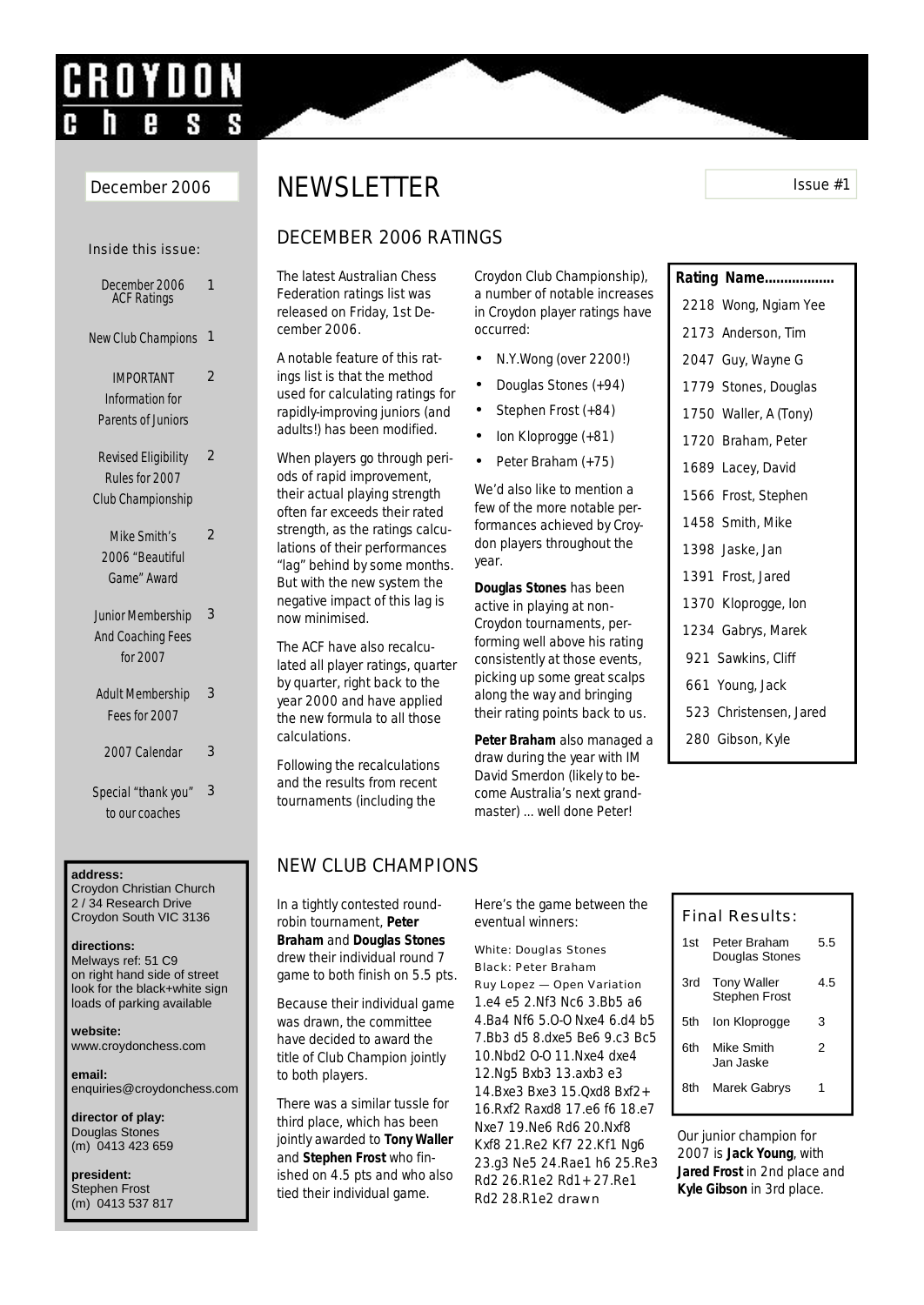#### IMPORTANT INFORMATION FOR PARENTS OF JUNIOR PLAYERS

Parents of junior players should be aware that the club takes very seriously its responsibilities to care for our junior players.

We believe that its important for parents to have confidence when leaving their children in the care of the club (e.g. during junior coaching sessions) so we have now implemented a policy for all activities that involve junior players.

**Junior players MUST be signed in and out by their parent or guardian**

From next year, we request that parents no longer just "drop off" their children at the club, but rather, we would like you to bring your child in and sign an attendance register, so the date and time you left your child in our care is recorded.

The book will also record the details of the person nominated to pick up the child (e.g. when Mum drops junior off and Dad is doing the pick-up).

Similarly, when collecting your child, please come in and sign the book, recording the time that your child was returned to your care.

**Police Checks**

Parents should be aware that Croydon Chess requires all club members who hold an official position with the club

(such as members of our committee, our junior coach, our director of play, etc) to provide us with a current police record check.

These checks are repeated every couple of years to keep them current.

**In Conclusion**

We hope you agree that these measures are appropriate and we ask that you help us by supporting the sign-in and sign-out process next year.



#### REVISED ELIGIBILITY RULES FOR 2007 CLUB CHAMPIONSHIP

For the past two years (2005 and 2006) we have structured our club championship as an 8-player "round robin" event.

The eight players eligible to compete were selected based on a points system which rewarded a combination of participation in multiple events and their chess capability.

We now recognise that this system unfairly excluded some committed club members from participating in the event, so

for 2007 and onwards we will be changing the format of the championship:

- all club members will be eligible to play in the event
- only members who join **before 1st July** are eligible to win the title of Club Champion (but they can still play in the event)
- the event will be structured as a 7-round Swiss

We hope you will agree that this new structure makes the rules much easier to understand, by doing away with the complicated points system and by making it possible for all members to play in the tournament.

"The 2007 Club Championship will be a Swiss format event open to all club members"

#### MIKE SMITH'S 2006 "BEAUTIFUL GAME" AWARD

At the end of every year, Mike Smith (our Vice-President and Webmaster) selects one game from the hundreds played for his "Beautiful Game Award".

Last years worthy winner was Warren Whitham for his 11 move brevity in dispatching Jared Frost (2006 Club Junior Champion).

This year the award goes to Douglas Stones for this lovely attack:

#### White: Tony Waller Black: Douglas Stones Uncommon Opening

1.g3 d5 2.Bg2 e5 3.d3 Nf6 4.Nf3 Bd6 5.O-O Bf5 6.Nbd2 O-O 7.c4 c6 8.b3 e4 9.dxe4 dxe4 10.Nh4 Be5 11.Rb1 Qd7 12.Nxf5 Qxf5 13.Qc2 Nbd7 14.Bxe4 Nxe4 15.Qxe4 Qh5 16.Nf3 Rfe8 17.Qc2 Nf6 18.Bb2 Ng4 19.Rbd1 Re6 20.Kg2 Rh6 21.Rh1 Qh3+ 22.Kg1

(see diagram)



22...Bxg3!! 23.Bd4 Bf4 24.Qf5 Rg6! 25.Qxf4 Ne3+! **0-1**

(checkmate follows)